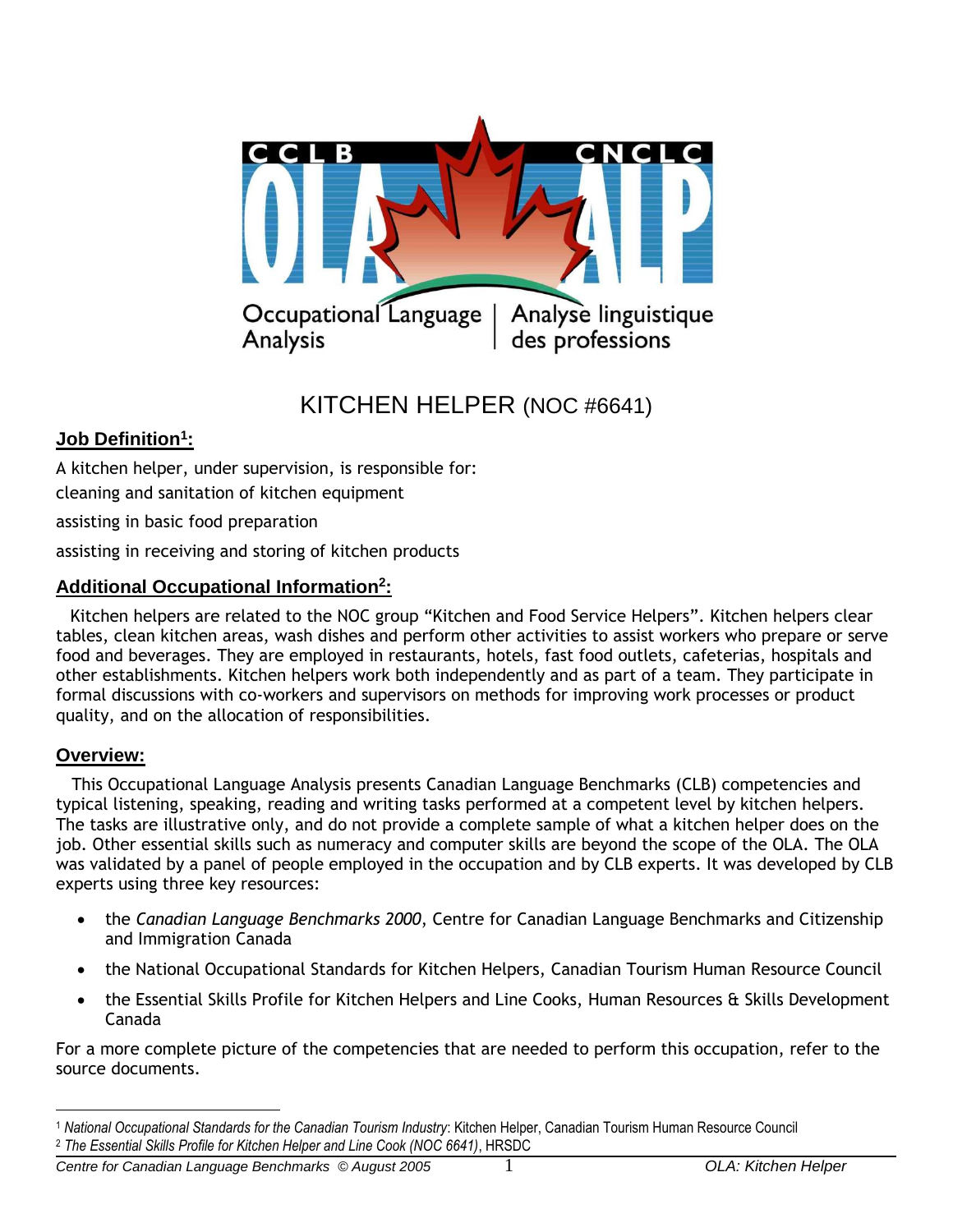## **How to Read this Occupational Language Analysis:**

 The titles, numbers and sequence of categories are based on the Canadian Language Benchmarks 2000, which address four major skill areas: Speaking, Listening, Reading and Writing. CLB competencies (language descriptors) are entered at the left margin and followed by a number indicating the benchmark level (1 – 12) for each competency. Sample occupational tasks (descriptors of work/job tasks) drawn from the Essential Skills Profile or the National Occupational Standards are indented and italicized underneath each competency and referenced to their source, as follows:

| <b>Task Source</b>                              | <b>Reference</b>                                   | <b>Example</b>                                                                         |
|-------------------------------------------------|----------------------------------------------------|----------------------------------------------------------------------------------------|
| <b>Essential Skills Profile</b>                 | $ES +$ the first letters of the profile<br>section | (ES-DU) = Essential Skills Profile, Document Use section                               |
| <b>National Occupational</b><br><b>Standard</b> | $NOS +$ the section/subsection                     | (NOS-B2.5) = National Occupational Standard, Major<br>Category B, Skill 2; Subskill 5) |

#### **Comparative Ratings:**

 The following chart compares typical and most complex essential skills ratings for kitchen helpers, based on the Essential Skills Profile, to the corresponding range of CLB ratings, as suggested in the *Canadian Language Benchmarks and Essential Skills Comparative Framework<sup>3</sup>* . These are general ranges and there may be some language tasks that fall outside of this range.

| <b>Skill Area</b> | <b>Typical</b>          |            | <b>Most Complex</b>     |            |  |
|-------------------|-------------------------|------------|-------------------------|------------|--|
|                   | <b>Essential Skills</b> | <b>CLB</b> | <b>Essential Skills</b> | <b>CLB</b> |  |
| Speaking          | $1 - 2$                 | $5 - 8$    |                         | $6 - 8$    |  |
| Listening         | $1 - 7$                 | $3 - 6$    |                         |            |  |
| Reading           | $1 - 7$                 | $3 - 6$    |                         | $7 - 9$    |  |
| Writing           |                         | $4 - 5$    |                         | $6 - 7$    |  |

## **Common Performance Conditions:**

| <b>Condition</b> | <b>Description</b>                                                        |  |
|------------------|---------------------------------------------------------------------------|--|
| <b>Purpose</b>   | - working as part of a team, taking and giving directions                 |  |
| Audience         | - co-workers, supervisors, delivery/service personnel                     |  |
| Context          | - varies; may be noisy; directions may be given at great speed and volume |  |
| <b>Topic</b>     | - concrete, routine, familiar                                             |  |
| Mode             | - most commonly face-to-face                                              |  |

*Centre for Canadian Language Benchmarks © August 2005* 2 *OLA: Kitchen Helper* 

 $\overline{a}$ 

<sup>3</sup> *Canadian Language Benchmarks and Essential Skills Comparative Framework,* Centre for Canadian Language Benchmarks, 2005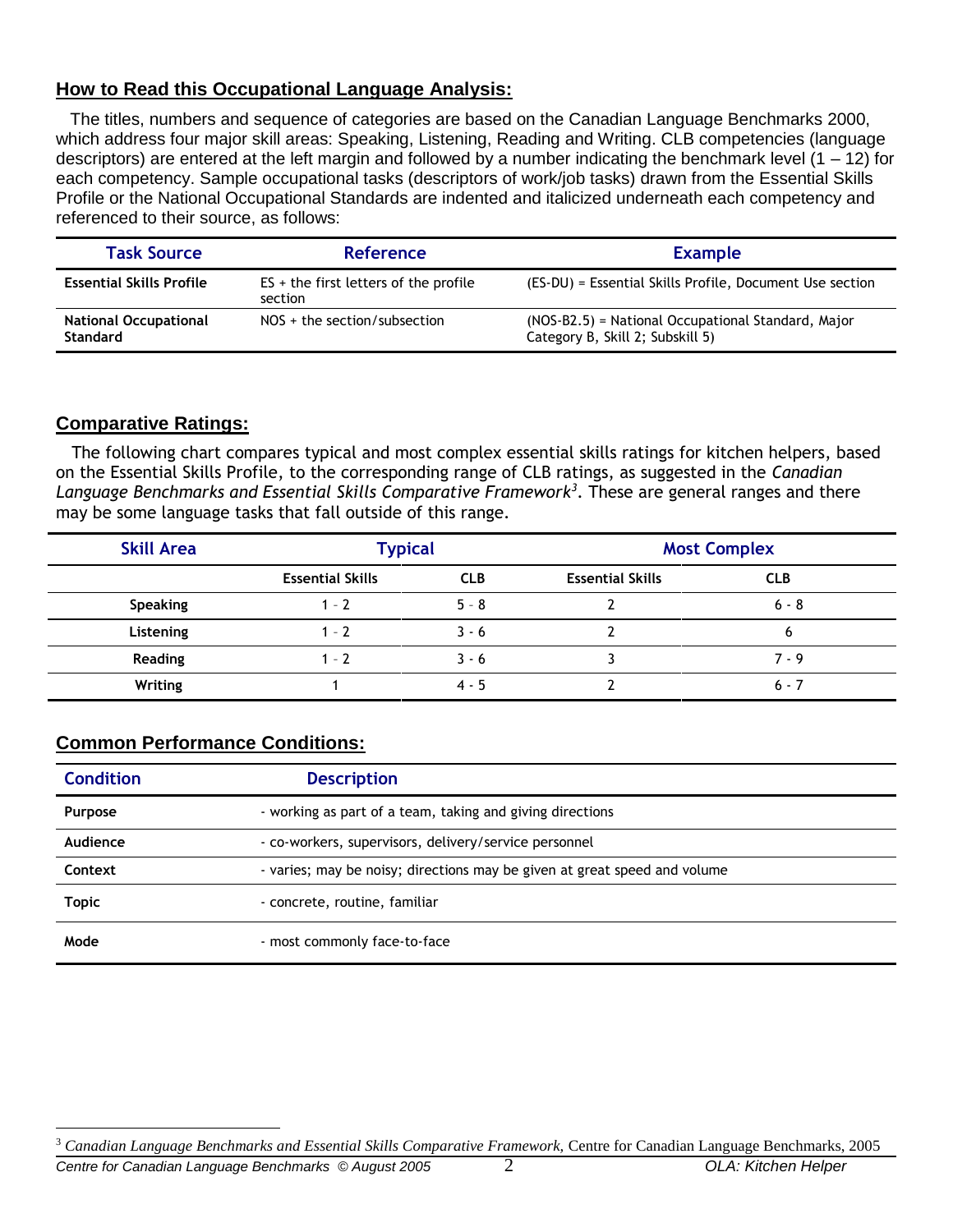# **Skill: Speaking**

## **I. Social Interaction**

#### **Interpersonal Competencies**

#### **Greet, introduce self and ask about the other person. (CLB 3)**

*greet suppliers and servicers (ES-OC)* 

#### **Indicate problems in communication. Ask for explanation. (CLB 3)**

 *may have to ask for clarification of information as work environments can be noisy and they may encounter problems of miscommunication (ES-TS)*

#### **Open, close and respond to short casual small talk. (CLB 4)**

- *speak clearly, be courteous (say "please" or "thank you"), be respectful (speak well of others) (NOS-A3.3)*
- *interact with customers/clients/public (ES-OC)*

## **Express and respond to gratitude, appreciation, complaint, disappointment, dissatisfaction, satisfaction and hope. (CLB 7)**

- *interact with co-workers to negotiate, resolve conflict (ES-OC)*
- *maintain positive attitude; e.g. be pleasant in stressful situations (NOC-A3.3)*

#### **Respond to a minor conflict or complaint. (CLB 8)**

*interact with suppliers/servicers to negotiate, resolve conflict (ES-OC)*

#### **Comfort and reassure a person in distress. (CLB 8)**

*interact with customers/clients/public to reassure, comfort (ES-OC)*

#### **Conversation Management**

#### **Encourage others in a conversation by showing interest. (CLB 5)**

*give encouragement and positive feedback to team members (NOS-A3.5)*

#### **Phone Competencies**

#### **Call for emergency assistance (CLB 5)**

*respond to emergencies by calling emergency authority, providing requested information (NOS-B2.7)*

## **II. Instructions**

#### **Give short, one- to two-clause directions relating to movement and position in space. (CLB 3)**

*interact with those they supervise or direct to provide information, explanation, direction (ES-OC)*

#### **Give sets of simple everyday instructions and directions. (CLB 4)**

- *communicate with delivery personnel about where to place supplies (ES-OC)*
- *interact with co-workers to instruct, instill understanding, knowledge (ES-OC)*

## **III. Suasion (Getting Things Done)**

#### **Ask and grant permission. (CLB 3)**

*consult supervisor before taking breaks (NOS-B2.2)*

#### **Advise someone of danger. (CLB 3)**

- *announce presence when approaching blind corners or passing behind co-workers (NOS-B2.1)*
- *warn others of hazards using appropriate methods (NOS-B2.1)*

#### **Ask for, offer, and accept assistance. (CLB 3)**

- *follow instructions for use and maintenance of equipment by asking for assistance, if necessary (NOS-B2.2)*
- *report to supervisor, if situation warrants: be prepared to provide details (NOS-B2.3)*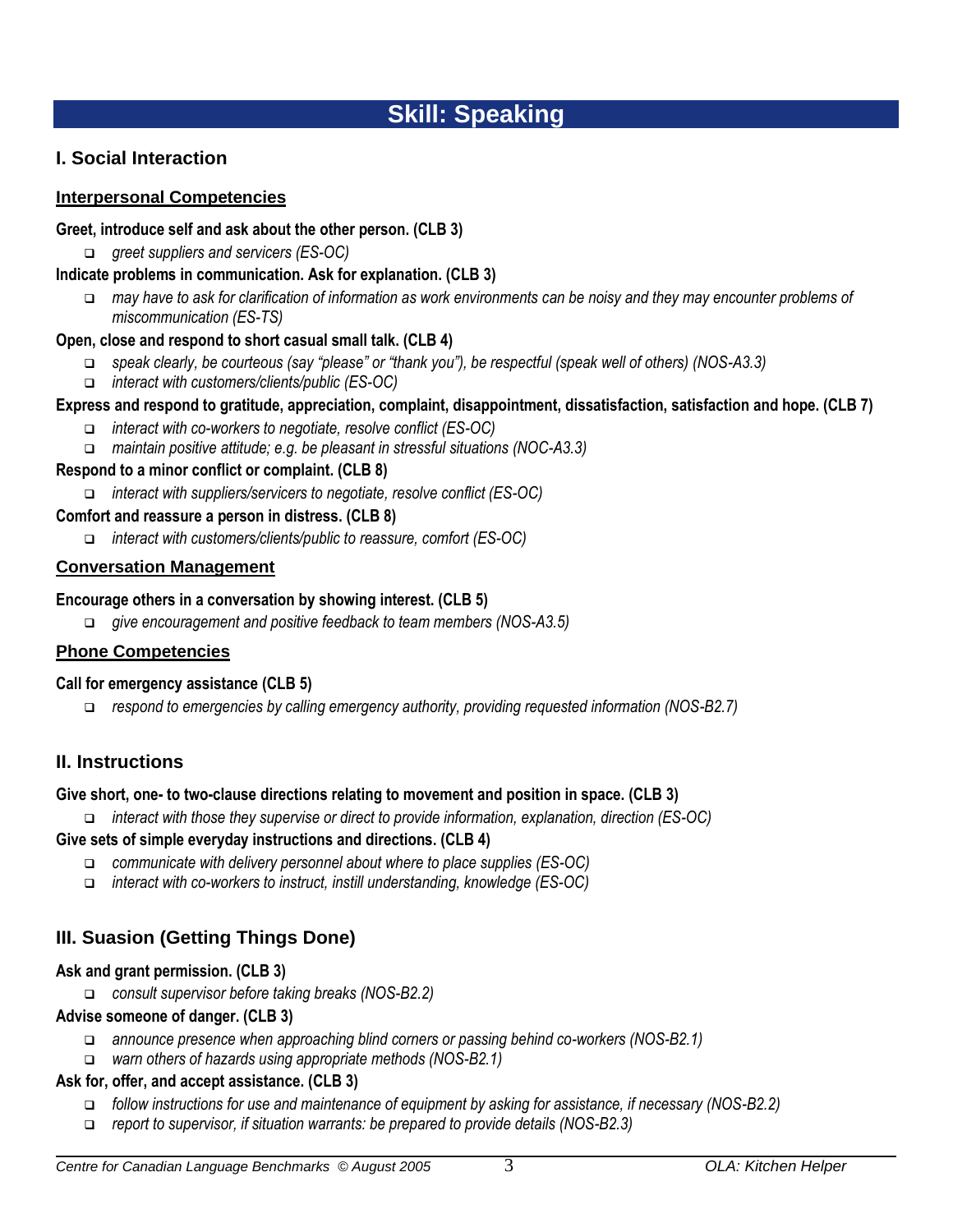#### **Request, accept or reject goods or services, assistance or offer in a service or sales situation. (CLB 4)**

- *assist in process of receiving food; for example, notify supervisor in event of discrepancies between purchase order and delivered goods (NOS-D1.1)*
- *report to supervisor meat, fish, seafood and poultry that is slimy, smelly, showing signs of rodent or insect attach; canned goods that are dented, rusted, leaking, bulging; packaged goods with tears or punctures (NOS-D1.1)*

#### **Make a simple formal suggestion; provide reason. (CLB 6)**

- *solve common problems of mechanical warewashing by reporting to supervisor If soap consumption is irregular, foaming is excessive or temperature on gauges is too low or too high (NOS-C2.3)*
- *report maintenance needs to supervisor, for example: unsafe chairs and tables (NOS-B2.1)*

#### **Give and respond to a warning; discourage others. (CLB 7)**

- *outline chemical dangers; describe Workplace Hazardous Materials Information System (WHMIS) (NOS-B1.1)*
- *notify supervisor of damaged electrical equipment, e.g. frayed cords, damaged plugs, broken light bulbs (NOS-B2.6)*
- *warn co-workers and ensure clear pathway when carrying hot items (NOS-B2.5)*
- *warn others about wet floor, i.e. verbally (NOS-C1.1)*

#### **Indicate problems and solutions in a familiar area. (CLB 8)**

- *report any pest infestation (mice, cockroaches) (NOS- C2.4)*
- *report required repairs as soon as possible, e.g. door latches or springs that do not tightly seal door, broken rubber door seals (NOS-D2.1)*
- *report to supervisor any food products which are questionable, e.g. over-ripe fruit, smelly meat, food damaged by rodents (NOS- D2.1)*
- *use rinsing agent if there are water spots on wares; if problem continues, report to supervisor (NOS-C2.3)*

## **IV. Information**

#### **Presentations**

#### **Describe briefly a person, object, situation and daily routine. (CLB 3)**

- *identify types of knives (NOS-B4.1)*
- *identify tools and equipment i.e. kitchen equipment, basic kitchen hand tools, pots and pans (NOS-F1.1)*

#### **Describe a daily routine. (CLB 5)**

- *share information and skills (NOS- A3.5)*
- *describe cutting techniques (NOS-E1.2)*

#### **Describe a simple process. (CLB 6)**

*present information to a small group to instruct, instill understanding, knowledge (ES-OC)*

#### **Interaction One-on-One**

#### **Ask for and provide information related to routine daily activities (e.g., personal, family, others, work. (CLB 5)**

- *interact with co-workers to co-ordinate work with that of others (ES-OC)*
- *be enthusiastic; seek new duties when work is completed (NOS-A3.3)*
- *report low stock levels (NOS-D2.1)*

#### **Ask for and provide information in an interview related to daily activities. (CLB 6)**

- *interact with supervisor/manager to provide/receive information, explanation, direction (ES-OC)*
- *follow general guidelines for storage by [reporting] low stock levels (NOS-D2.1)*

#### **Ask for and provide detailed information related to personal needs, varied daily activities and routine work requirements. (CLB 7)**

- *find out about policies for product specifications by asking their supervisor (ES-TS)*
- *report equipment trouble to supervisor, if situation warrants, with details (NOS-B2.3)*
- *prevent fires; for example, inform supervisor of extinguisher use, regardless of amount used (NOS-B3.3)*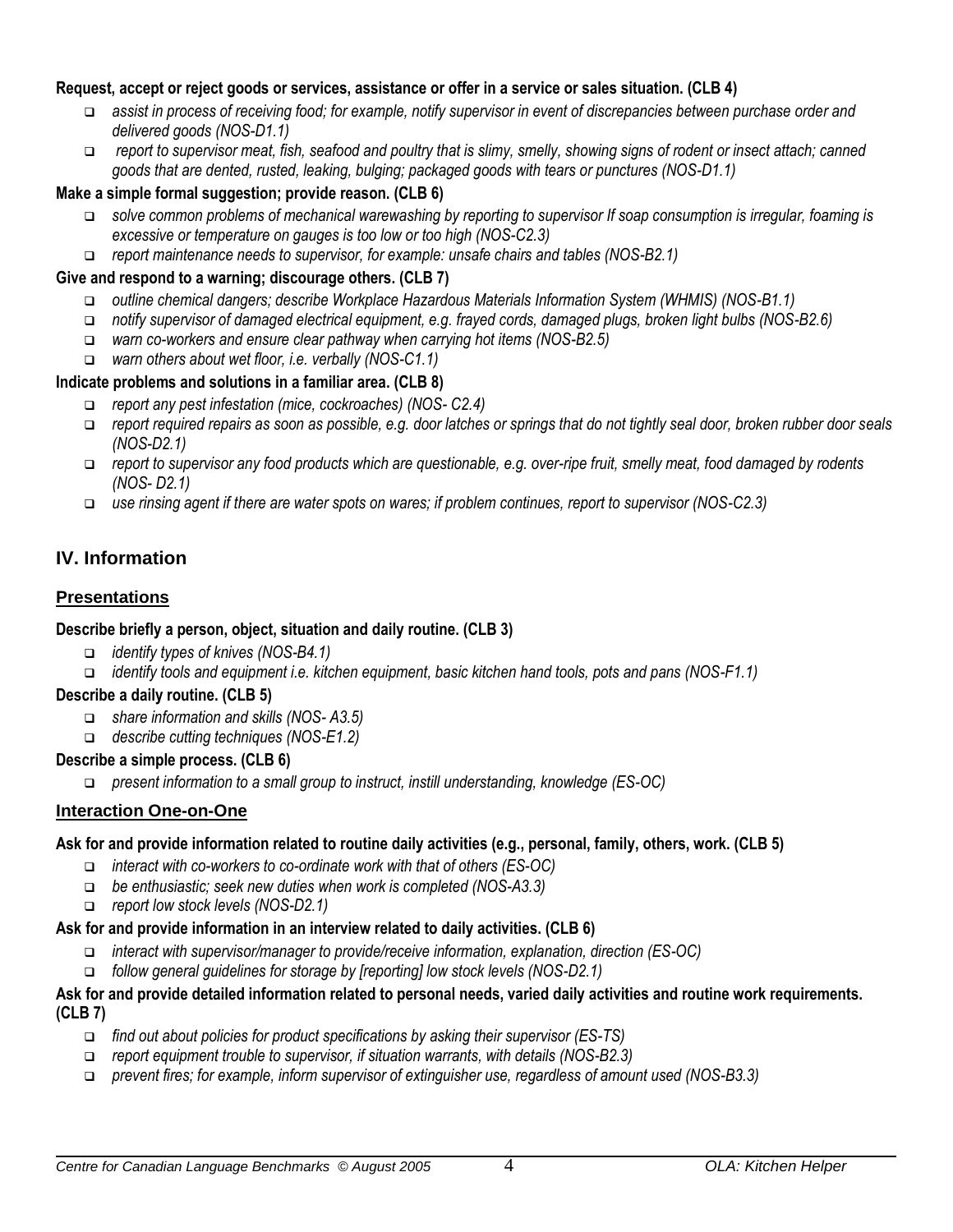#### **Interaction in a Group**

#### **Participate in a small group discussion. (CLB 5)**

 *participate in group discussion to provide/receive information, explanation, direction; to seek, obtain information; to coordinate work with that of others (ES-OC)*

#### **Express necessity, worry, or concern. (CLB 5)**

- *announce presence when approaching blind corners or passing behind co-workers (NOS-B2.1)*
- *interact with customers/clients/public to reassure, comfort (ES-OC)*

#### **Participate in a small group discussion/meeting on non-personal familiar topics and issues: express opinions, feelings, obligation, ability, certainty. (CLB 6)**

*participate in group discussion to discuss (exchange information, opinions) (ES-OC)*

#### **Participate in a small group discussion/meeting: express opinions and feelings; qualify opinion, express reservations, approval and disapproval. (CLB 7)**

*participate in group discussion to negotiate, resolve conflict (ES-OC)*

# **Skill: Listening**

## **I. Social Interaction**

**Identify verbal and non-verbal details of social exchanges, including styles of greetings, leave-taking and introductions. (CLB 3)**

- *interact with suppliers, servicers (ES-OC)*
- *interact with customers/clients/public (ES-OC)*
- *[communicate] effectively; for example, listen carefully (NOS-A3.3)*

#### **Identify mood/attitude of participants. (CLB 6)**

*be calm and empathetic when working with new staff that may need extra time to learn (NOS- A3.3)*

## **II. Instructions**

#### **Follow two- to four clause directions relating to movement and position in space. (CLB 3)**

- *listen to provide/receive information (ES-OC)*
- *be professional by being co-operative, e.g. follow directions, help others (NOS-A3.3)*

#### **Follow sets of sequentially presented four- to five-clause everyday instructions and directions relating to movement and position in space, manner, frequency and duration. (CLB 4)**

- *communicate with supervisors and co-workers to organize and co-ordinate their work and receive instructions (ES-OC)*
- *be professional; for example, be a responsible employee by following instructions (NOS-A3.3)*
- *listen to provide/receive information, explanation, direction (ES-OC)*
- *follow appropriate emergency procedure: follow instructions, e.g. evacuate building (NOS-B2.7)*

#### **Understand a range of spoken everyday instructions on step by step procedures. (CLB 5)**

*be versatile, e.g. do other duties that may be requested, adapt to unexpected situations (NOS-A3.3)*

## **III. Suasion (getting things done)**

#### **Identify expressions used to ask and grant permission; advise of danger; ask for, offer, and accept assistance. (CLB 3)**

*be open to suggestions that will help them do their job better (NOS-A3.3)*

### **IV. Information**

#### **Identify main idea (which is not explicitly stated) organization and specific details in extended oral presentations. (CLB 8)**

- *follow house policies; for example, ensure that they understand policies by attending orientation sessions (NOS-A2.3)*
- *ensure that they understand policies by asking supervisor (NOS-A2.3)*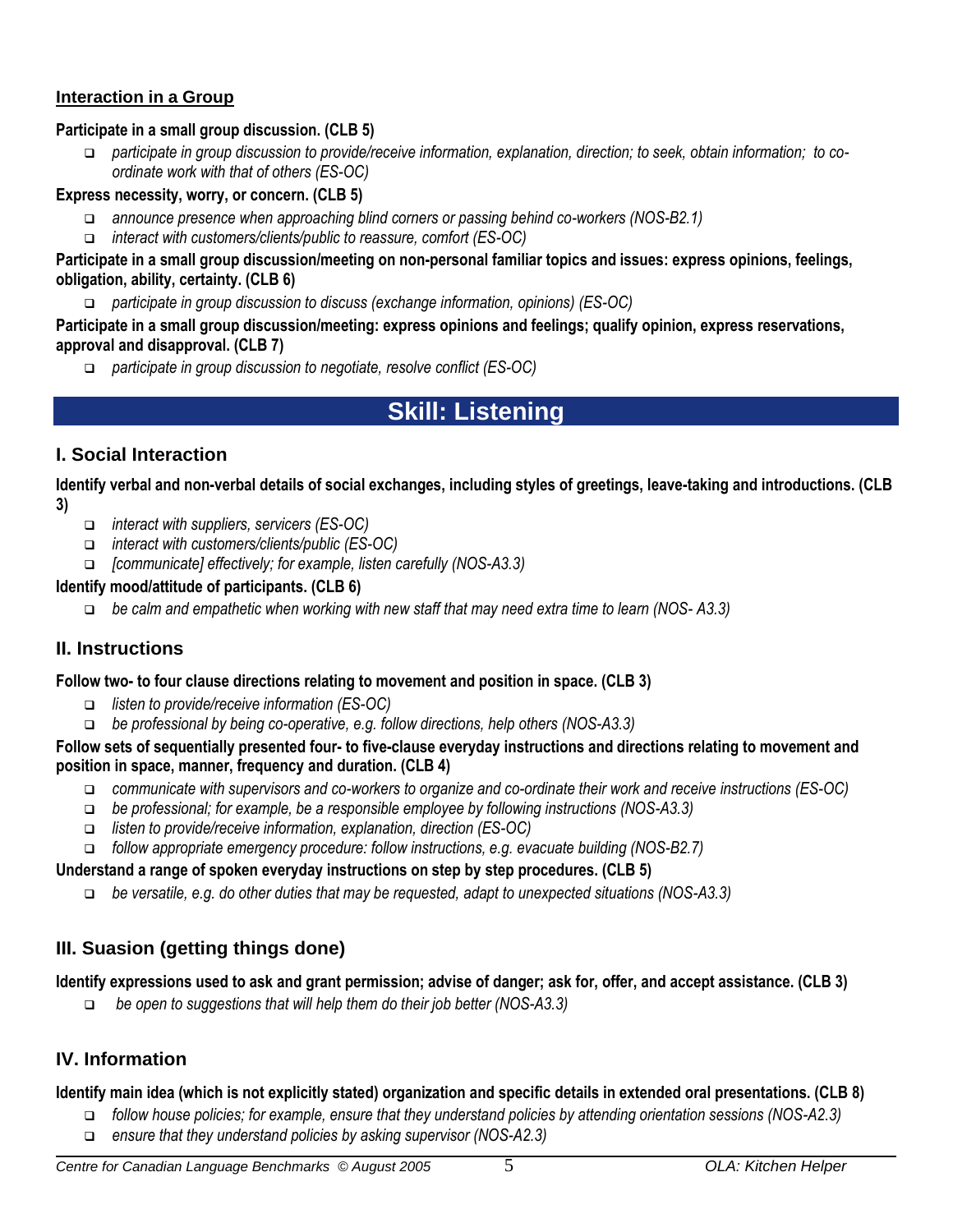# **Skill: Reading**

## **I. Social Interaction Texts**

No communication tasks for this category were found in the source documents. These tasks may, in fact, exist for this occupation and will require individual assessment in each work context.

## **II. Instructions**

#### **Follow one- to five-step common everyday instructions and instructional texts. (CLB 3)**

- *read written instructions for particular work tasks, such as for cleaning a piece of equipment (ES- R)*
- *read whole numbers; for example, count ingredients such as eggs or cupfuls of milk to be added to recipes (ES-N)*
- *follow guidelines for lifting and moving heavy objects (NOS-B2.4)*

#### **Follow one- to six-step common everyday instructions and instructional texts. (CLB 4)**

- *read pamphlets dealing with hygiene in a food environment (ES-R)*
- *follow burn prevention guidelines (NOS-B2.5)*
- *follow procedures for properly eliminating flammable waste, e.g. oil (NOS-B3.3)*

#### **Understand and follow moderately complex written instructions for seven to 10-step procedures. (CLB 5)**

- *read and implement written shift duties and instructions (ES-R)*
- *clean filters: - follow chemical directions (NOS-C2.1)*

## **III. Business/Service Texts**

#### **Find information in formatted texts: forms, tables, schedules, directories. (CLB 3)**

- *scan forms for specific information/To locate information; skim forms for overall meaning, to get the gist, read forms to understand or to learn (ES-RT)*
- *follow general guidelines for storage: check temperature of thermometer (NOS-D2.1)*
- *check labels for best before date (NOS-D2.1)*

#### **Get information from short business brochures, notices, form letters and flyers. (CLB 3)**

 *scan labels for specific information/to locate information; skim labels for overall meaning, to get the gist, read labels to understand or to learn (ES-RT)*

#### **Find information in formatted texts: forms, tables, schedules, directories. (CLB 4)**

- *locate and read labels and symbols relating to the Workplace Hazardous Materials Information System (WHMIS) (ES-DU)*
- *read signs, labels or lists (ES-DU)*
- *obtain information from sketches, pictures or icons (ES-DU)*
- *scan safety manuals for instructions on the safe use of chemicals (ES-DU)*
- *read work schedules and read function sheets (ES-DU)*

#### **Get information from short business brochures, notices, form letters and flyers. (CLB 4)**

*read notes, letters, memos to skim for overall meaning, to get the gist; read the full text to understand or to learn (ES-RT)*

#### **Identify factual details and some inferred meanings in moderately complex business/service texts, including formatted texts. (CLB 5)**

- *read completed forms containing check boxes, numerical entries, phrases, addresses, sentences or texts of a paragraph or more. (ES-DU)*
- *scan a variety of news media for information about changing weather conditions and upcoming events which could impact the planning of production that week (ES-TS)*
- *comply with legislation by keeping up to date with changes in legislation (NOS-A2.2)*
- *check purchase order to ensure delivery matches specifications, for example, product name, grade, size and count, variety, packing style, weights (NOS-D1.1)*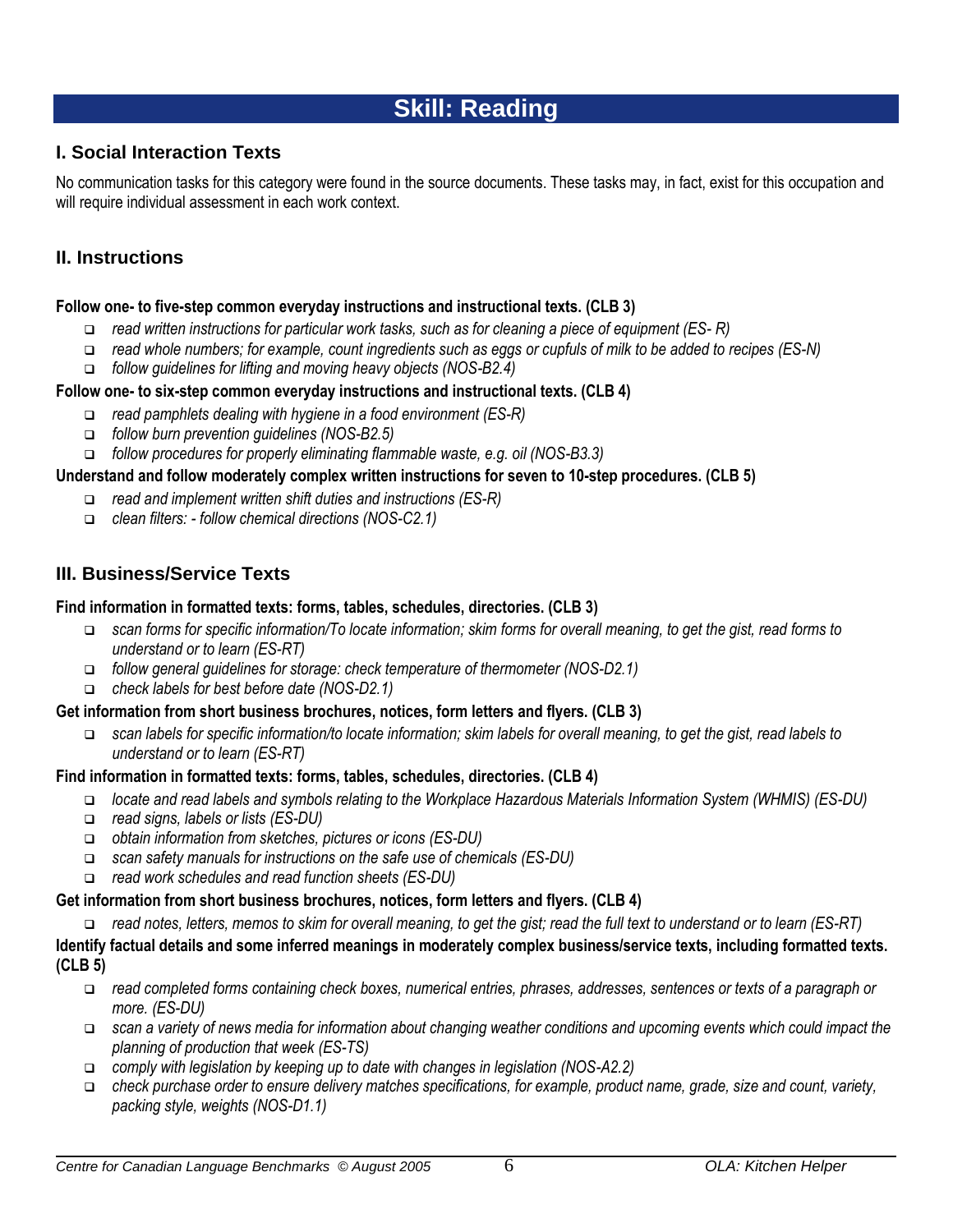*assist in process of receiving food; for example, check manufacturers' labels for best before dates, storage instructions (NOS-D1.1)*

#### **Identify factual details and some inferred meanings in moderately complex texts containing advice, requests, specifications. (CLB 6)**

*scan safety manuals for instructions on the safe use of chemicals (ES-R)*

#### **Identify factual and inferred meanings in written proposed solutions, recommendations and proposals; and in statements of rules, regulations, laws and norms of behaviour. (CLB 8)**

- *read house policies and procedures (ES-R)*
- *read training manual or employee manual (NOS-A2.3)*
- *complete an industry-recognized food handling sanitation course. e.g. Foodsafe (NOS-A1.1)*

### **Locate and integrate three or four pieces of information contained in moderately complex formatted texts. (CLB 8)**

- *read reports, books, journals to scan for specific information/To locate information; to skim for overall meaning, to get the gist (ES-RT)*
- *comply with legislation; for example, read postings on bulletin board (NOS-A2.2)*

#### **Obtain information for key work/business tasks by locating and integrating several pieces of information in complex prose texts and formatted texts. (CLB 9)**

 *read manuals, specifications, regulations to scan for specific information/To locate information; to skim for overall meaning, to get the gist; to read the full text to critique or evaluate (ES-RT)*

## **IV. Informational Texts**

#### **Get the gist, key information, and important detail of simple explicit on- to two-paragraph texts. (CLB 3)**

- *read whole numbers; for example, counting ingredients such as eggs or cupfuls of milk to be added to recipes (ES-N)*
- *read fractions, for example, halving or doubling the ingredients of a recipe and measuring ingredients specified in fractions, such as ½ cup (ES-N)*

### **Show comprehension of a one-page moderately complex descriptive/narrative text on a familiar topic. (CLB 6)**

- *identify tools and equipment i.e. kitchen equipment, basic kitchen hand tools, pots and pans (NOS-F.1)*
- *follow general guidelines for storage, e.g. report required repairs as soon as possible; report to supervisor any food products that are questionable, e.g. over-ripe fruit, smelly meat, food damaged by rodents (NOS-D2.1)*
- *follow garbage disposal guidelines; report any pest infestation (mice, cockroaches) (NOS-C2.4)*

## **Information literacy/reference and study skills competencies**

No communication tasks for this category were found in the source documents. These tasks may, in fact, exist for this occupation and will require individual assessment in each work context.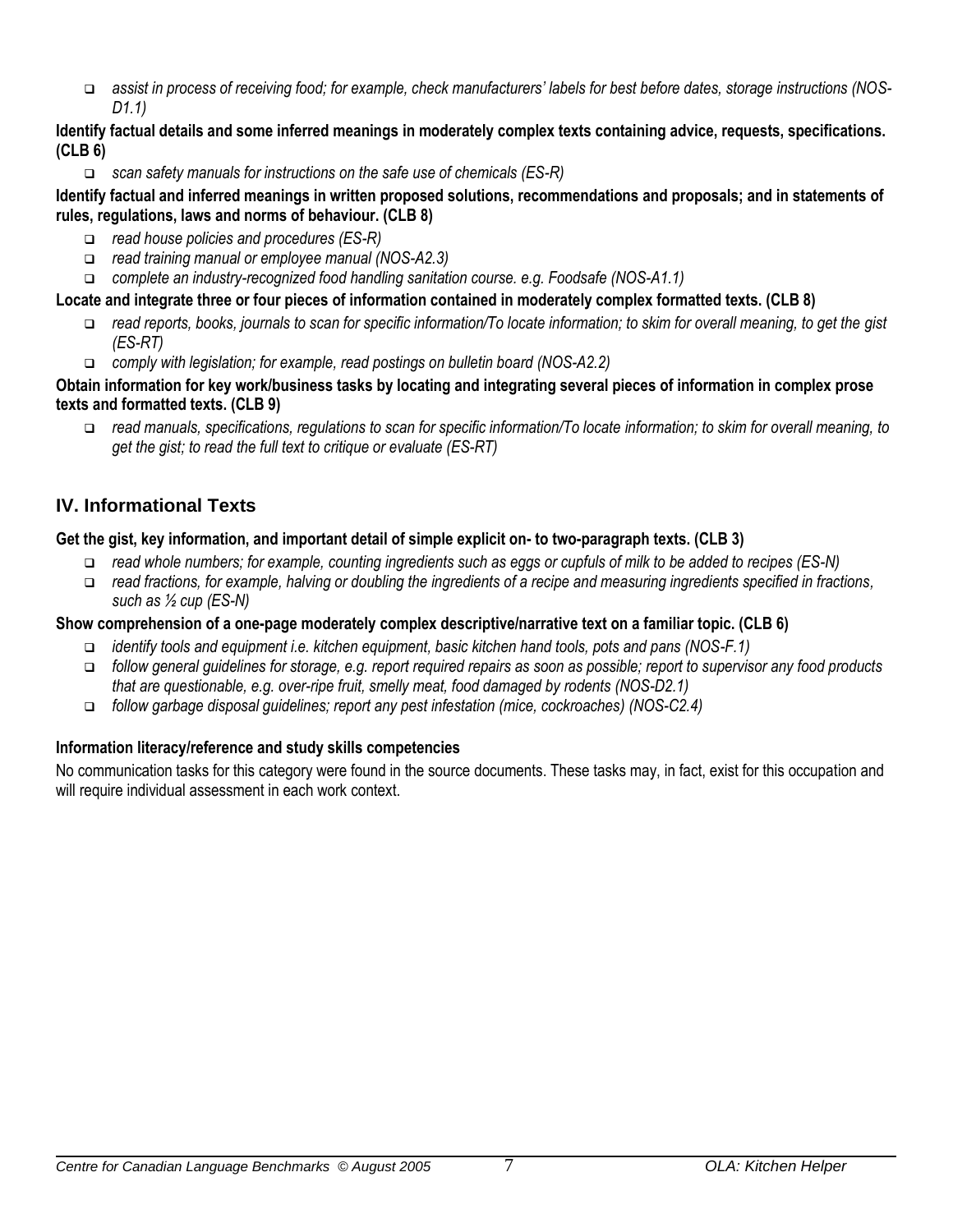# **Skill: Writing**

## **I. Social Interaction**

No communication tasks for this category were found in the source documents. These tasks may, in fact, exist for this occupation and will require individual assessment in each work context.

## **II. Recording/Reproducing Information**

No communication tasks for this category were found in the source documents. These tasks may, in fact, exist for this occupation and will require individual assessment in each work context.

## **III. Business/Service Messages**

#### **Fill out simple forms. (CLB 3-4)**

*complete forms by marking check boxes, recording numerical information or entering words, phrases or sentences (ES-DU)*

#### **Convey simple business messages as written notes. (CLB 3-4)**

- *write "to do" notes for themselves and co-workers (ES-W)*
- *mark delivery date on damaged or decaying products, e.g. meats, dairy products (NOS-D1.1)*
- *may sign invoice but only with permission of supervisor (NOS-D1.1)*

#### **Convey business messages as written notes. (CLB 5-6)**

*prepare waste sheets (daily) (ES-DU)*

#### **Fill out moderately complex forms. (CLB 6-7)**

- *enter information in tables, schedules or other table-like texts (ES-DU)*
- *complete inventory control cards, requisitions and order forms (ES-DU)*

#### **Convey business messages as written notes, memoranda, letters of request, or work record log entries, to indicate a problem, to request a change, or to request information. (CLB 8)**

*familiarize themselves with legislation, for example: contact government departments (NOS-A2.2)*

## **IV. Presenting Information and Ideas**

#### **Write a short text about a personal or familiar situation. (CLB 3)**

*write texts requiring less than one paragraph of new text to inform/to request information (ES-W)*

#### **Describe a person, object, place, situation, event. (CLB 3)**

*write texts requiring less than one paragraph of new text to keep a record/to document (ES-W)*

## **Write a short text about a personal or familiar situation, event, personal experience, future plans. Explain reasons. (CLB 4)**

*write texts requiring less than one paragraph of new text to organize/to remember (ES-W)*

#### **Write a paragraph to relate/narrate a sequence of events; to describe a person, object, scene, picture, procedure or routine; or to explain reasons. (CLB 5)**

- *write incident reports and complete Worker's Compensation Board forms (as required) (ES-W)*
- *write texts rarely requiring more than one paragraph to keep a record/to document (ES-W)*
- *report and document injuries as soon as possible (NOS-B2.2)*

#### **Write one or two paragraphs to: relate a familiar sequence of events, tell a story; provide a detailed description and comparison of people, places, objects and animals, plants, materials, or routines; or to describe a simple process. (CLB 6)**

*write texts rarely requiring more than one paragraph to inform/to request information (ES-W)*